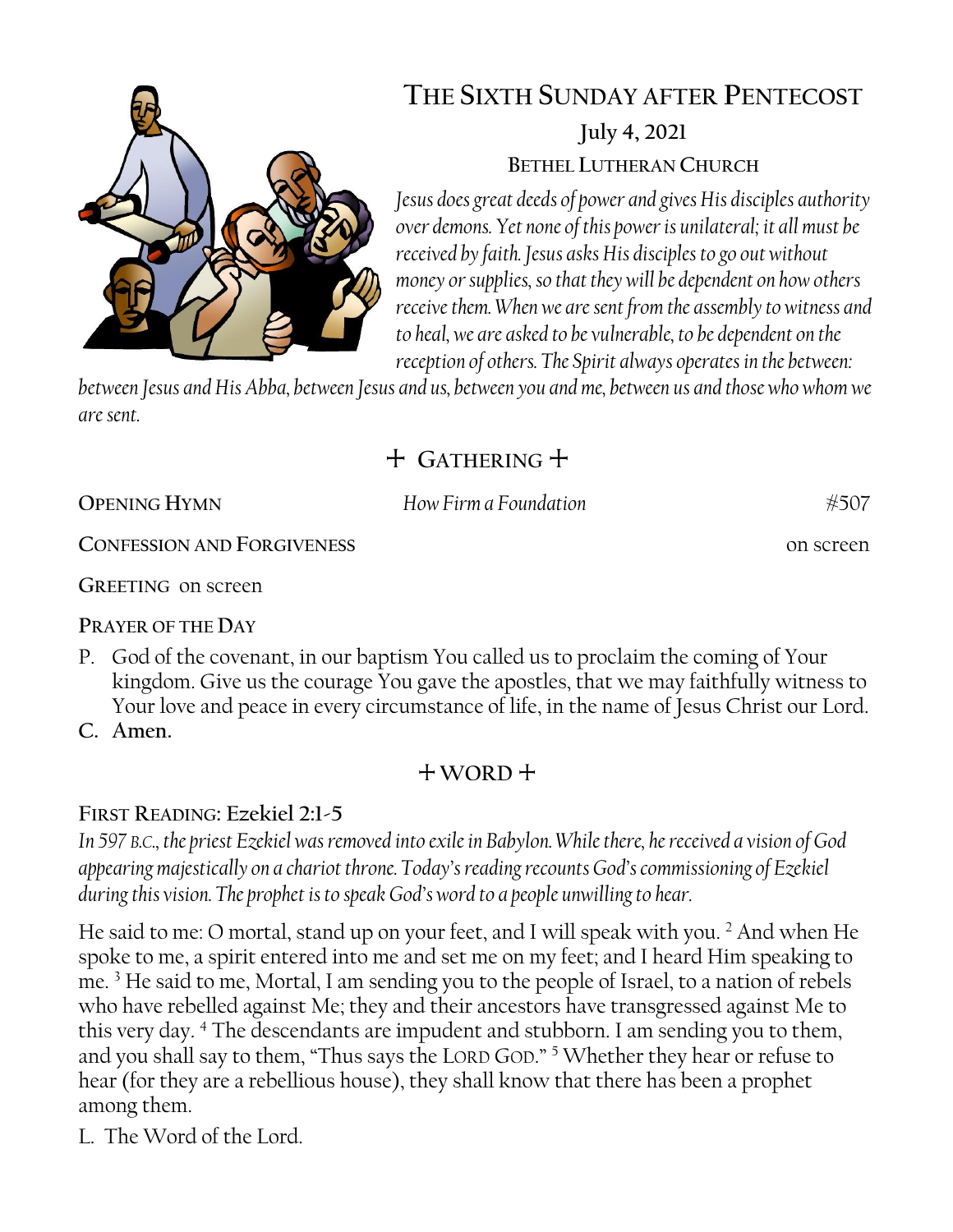### **C. Thanks be to God.**

### **PSALM 123**

*Our eyes look to You, O God, until You show us Your mercy.*

To You I lift up my eyes, to You enthroned in the heavens. **<sup>2</sup>As the eyes of servants look to the hand of their masters, and the eyes of a maid to the hand of her mistress,** 3 so our eyes look to the LORD our God, until He show us His mercy. **<sup>4</sup>Have mercy upon us, O LORD, have mercy, for we have had more than enough of contempt,**

5 too much of the scorn of the indolent rich, and of the derision of the proud.

### **SECOND READING:** 2 Corinthians **12:2-10**

*Christians do not boast of their own accomplishments. Rather, Christian boasting focuses attention on how the power of Christ is present in our lives, especially in times of weakness and vulnerability. No matter what our circumstances in life, Christ's grace is sufficient for us.*

I know a person in Christ who fourteen years ago was caught up to the third heaven whether in the body or out of the body I do not know; God knows. <sup>3</sup>And I know that such a person—whether in the body or out of the body I do not know; God knows— <sup>4</sup>was caught up into Paradise and heard things that are not to be told, that no mortal is permitted to repeat. <sup>5</sup>On behalf of such a one I will boast, but on my own behalf I will not boast, except of my weaknesses. <sup>6</sup>But if I wish to boast, I will not be a fool, for I will be speaking the truth. But I refrain from it, so that no one may think better of me than what is seen in me or heard from me, <sup>7</sup>even considering the exceptional character of the revelations. Therefore, to keep me from being too elated, a thorn was given me in the flesh, a messenger of Satan to torment me, to keep me from being too elated. <sup>8</sup>Three times I appealed to the Lord about this, that it would leave me, <sup>9</sup>but He said to me, "My grace is sufficient for you, for power is made perfect in weakness." So, I will boast all the more gladly of my weaknesses, so that the power of Christ may dwell in me. <sup>10</sup>Therefore I am content with weaknesses, insults, hardships, persecutions, and calamities for the sake of Christ; for whenever I am weak, then I am strong.

L. The Word of the Lord. **C. Thanks be to God**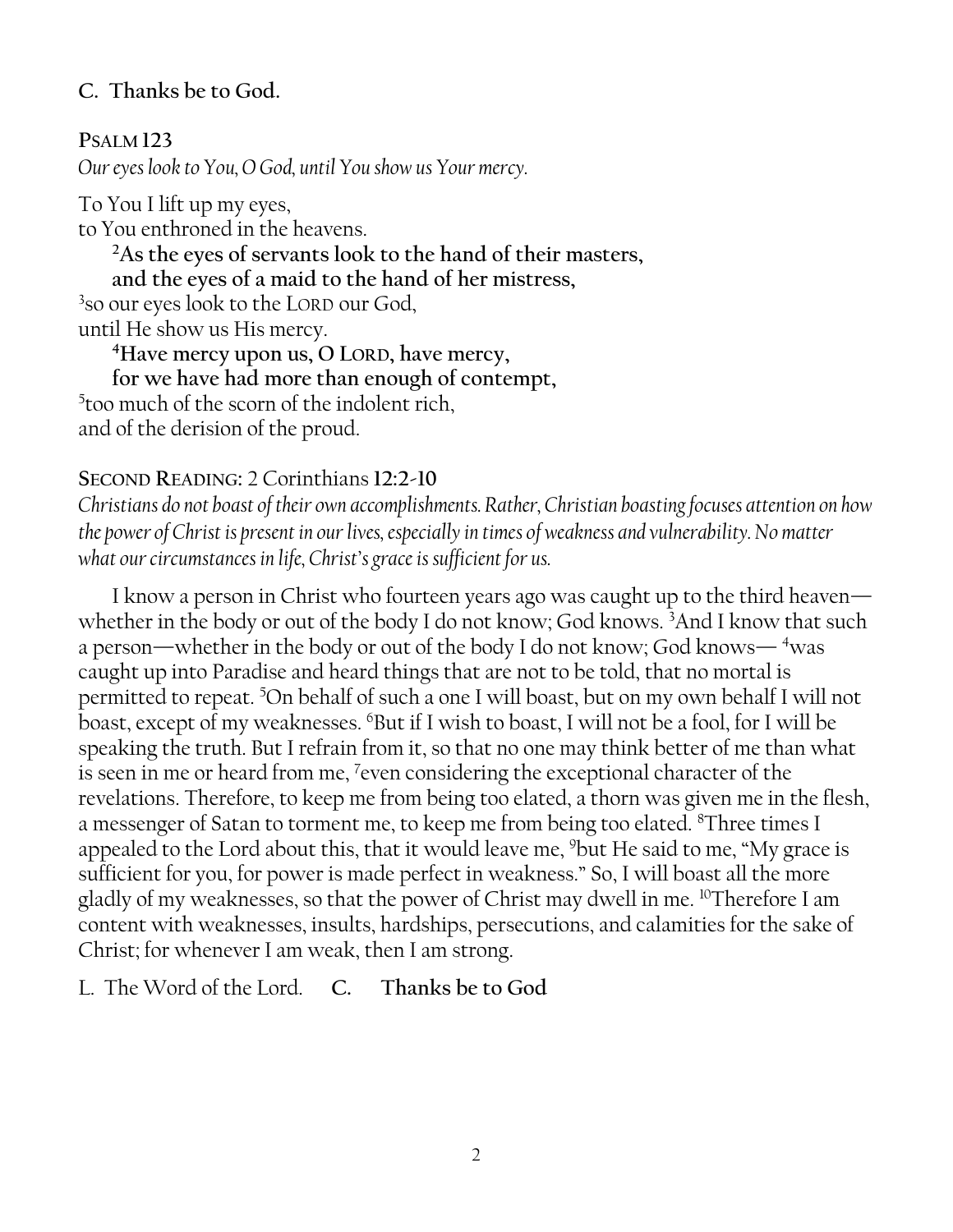#### HOLY GOSPEL: St. Mark **6:1-13**

*At home and abroad, Jesus and His disciples encounter resistance as they seek to proclaim God's word and relieve affliction.*

#### **C. Glory to You, O Lord.**

He left that place and came to His hometown, and His disciples followed Him. <sup>2</sup> On the sabbath He began to teach in the synagogue, and many who heard Him were astounded. They said, "Where did this man get all this? What is this wisdom that has been given to Him? What deeds of power are being done by His hands!<sup>3</sup> Is not this the carpenter, the son of Mary and brother of James and Joses and Judas and Simon, and are not His sisters here with us?" And they took offense at Him. <sup>4</sup> Then Jesus said to them, "Prophets are not without honor, except in their hometown, and among their own kin, and in their own house."<sup>5</sup> And He could do no deed of power there, except that He laid His hands on a few sick people and cured them. <sup>6</sup> And He was amazed at their unbelief.

Then He went about among the villages teaching. <sup>7</sup> He called the twelve and began to send them out two by two, and gave them authority over the unclean spirits. <sup>8</sup> He ordered them to take nothing for their journey except a staff; no bread, no bag, no money in their belts; <sup>9</sup> but to wear sandals and not to put on two tunics. <sup>10</sup> He said to them, "Wherever you enter a house, stay there until you leave the place. <sup>11</sup> If any place will not welcome you and they refuse to hear you, as you leave, shake off the dust that is on your feet as a testimony against them." <sup>12</sup> So they went out and proclaimed that all should repent. <sup>13</sup> They cast out many demons, and anointed with oil many who were sick and cured them.

P. The Gospel of the Lord. **C. Praise to You, O Christ.**

**SERMON**

| <b>HYMN OF THE DAY</b>                                                          | The Son of God, Our Christ | #434    |
|---------------------------------------------------------------------------------|----------------------------|---------|
| THE APOSTLES' CREED                                                             |                            | page 85 |
| <b>PRAYERS OF THE CHURCH</b><br>P.  Lord, in Your mercy,<br>C. hear our prayer. |                            |         |
| <b>SHARING THE PEACE OF THE LORD</b>                                            |                            |         |
| <b>ANNOUNCEMENTS</b>                                                            |                            |         |
| <b>OFFERING/OFFERTORY</b>                                                       | Let the vineyards          | page 86 |
| <b>OFFERTORY PRAYER</b>                                                         |                            | page 88 |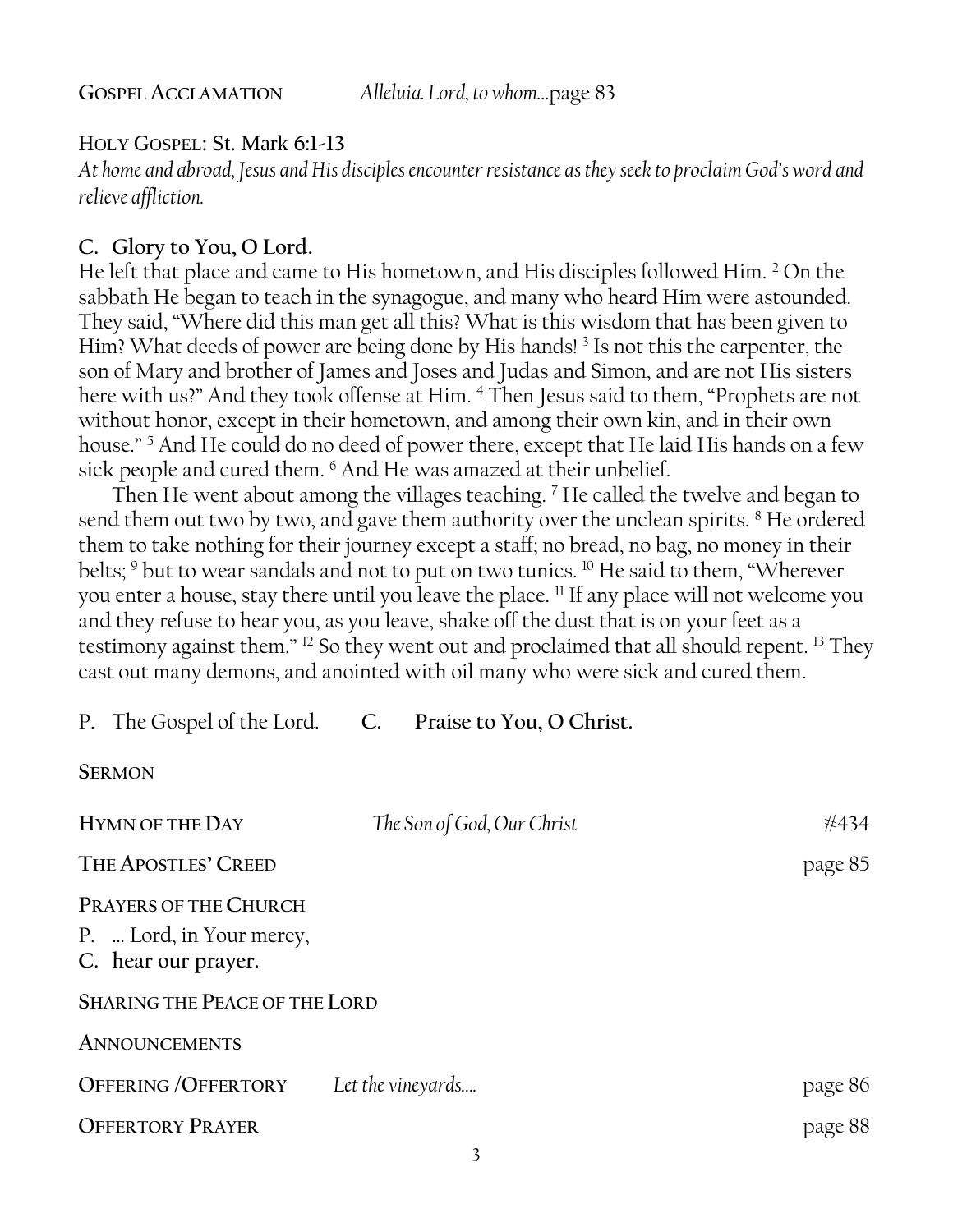## + **MEAL** +

| THE GREAT THANKSGIVING                                                                                               | page 88 |
|----------------------------------------------------------------------------------------------------------------------|---------|
| <b>EUCHARISTIC PRAYER</b>                                                                                            |         |
| P. You are indeed holy  accomplished our salvation.<br>C. Amen.                                                      |         |
| P. In the night in  the Lord's death until He comes.<br>C. Christ has died. Christ is risen. Christ will come again. |         |
| P. Send now Your Holy Spirit  both now and forever. C. Amen.                                                         |         |
| THE LORD'S PRAYER                                                                                                    | page 91 |
| <b>DISTRIBUTION</b>                                                                                                  |         |
| POST-COMMUNION BLESSING                                                                                              | page 92 |
| Thank the Lord<br>POST-COMMUNION SONG                                                                                | page 92 |
| POST COMMUNION PRAYER<br>P. Jesus Christ, You have given Lord forevermore. C. Amen.                                  |         |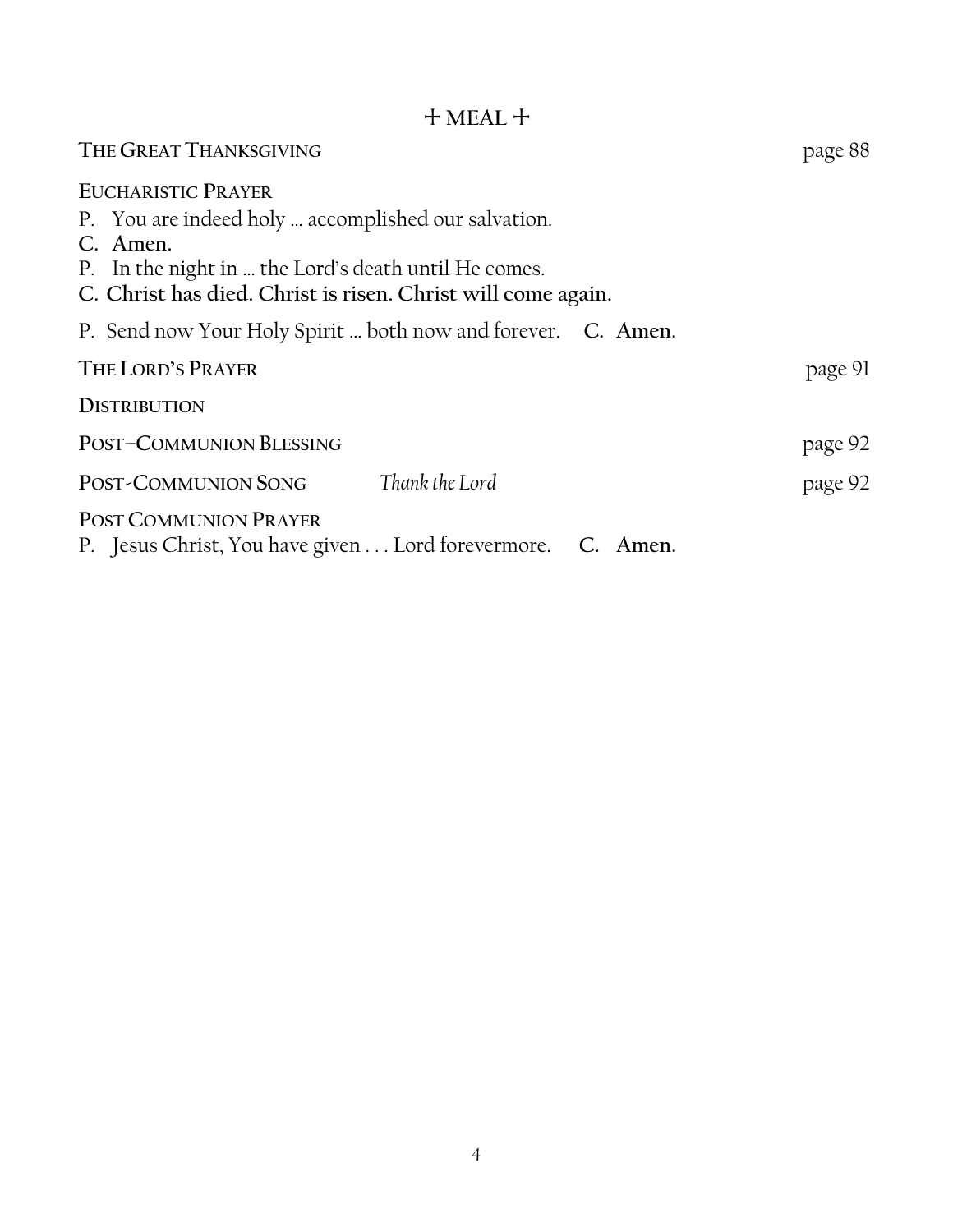## + **SENDING** +

**BENEDICTION**

- P. Jesus is the vine and we are the branches. May you be rooted and grounded in His love. Almighty God, Father,  $+$  Son, and Holy Spirit, bless you now and forever.
- **C. Amen**



**DISMISSAL** 

- P. Go in peace to love and serve the Lord.
- **C. Thanks be to God.**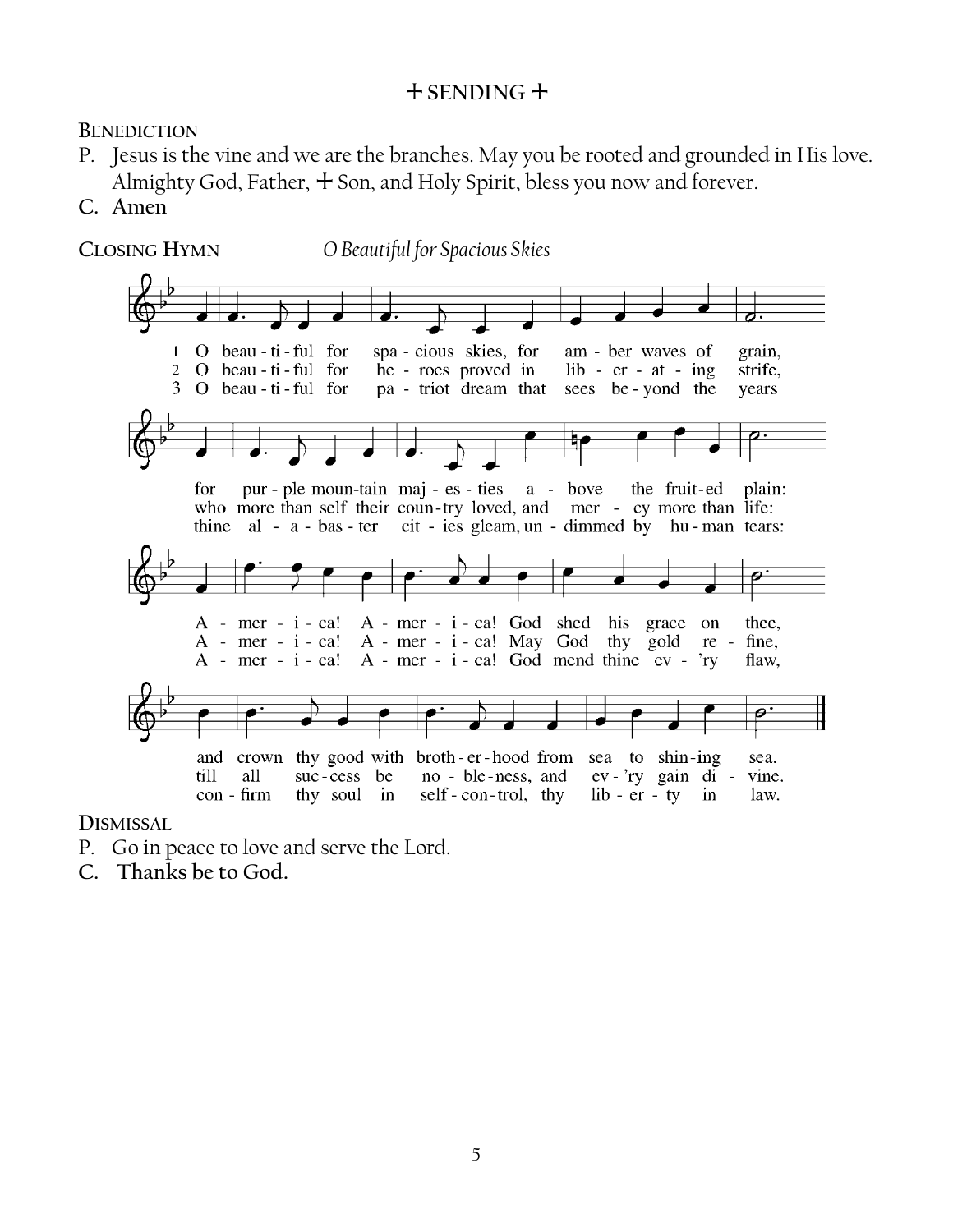### **THOSE WHO SERVE:**

**Ministers:** All the People of God **Presider:** Pastor Ellen Munter **Musician:** Terry Dybsetter **Reader:** Sara Wollum

**Camera:** Josh Sumption **Projection:** James Kamrath/Kendon Knutson Katie Munter

**Sound Room:** Ken Jeremiason and Jerome Bruns

### **How to reach us:**

Church Office: 507-296-4658 Pastor's House: 507-296-4558 Pastor's Cell: 507-828-1000(call or text) Pastor's email: pastormunter@gmail.com Bethel email: bethellutheran@frontier.com Bethel web page: www.bethelofporter.com



Emily Morton, Angie Denelsbeck Anderson Shirlee Gabbert, Bill and Karen Pohlen Carol Moon, Gail Sumption

### **June 27, 2021**

 General: \$2,639.50 (\$649.50 received through eGiving) Includes: \$1,000 from Hemnes Lutheran Church. \$200.00 for funeral

### luncheon.

Savings: \$460.00

Includes: \$140.00 in memory of Jim and Sylvia Pridal. \$70.00 in memory of Norma Dovre. \$70.00 in memory of Bill Ningen. \$100.00 for cemetery plots. \$80.00 for Organ.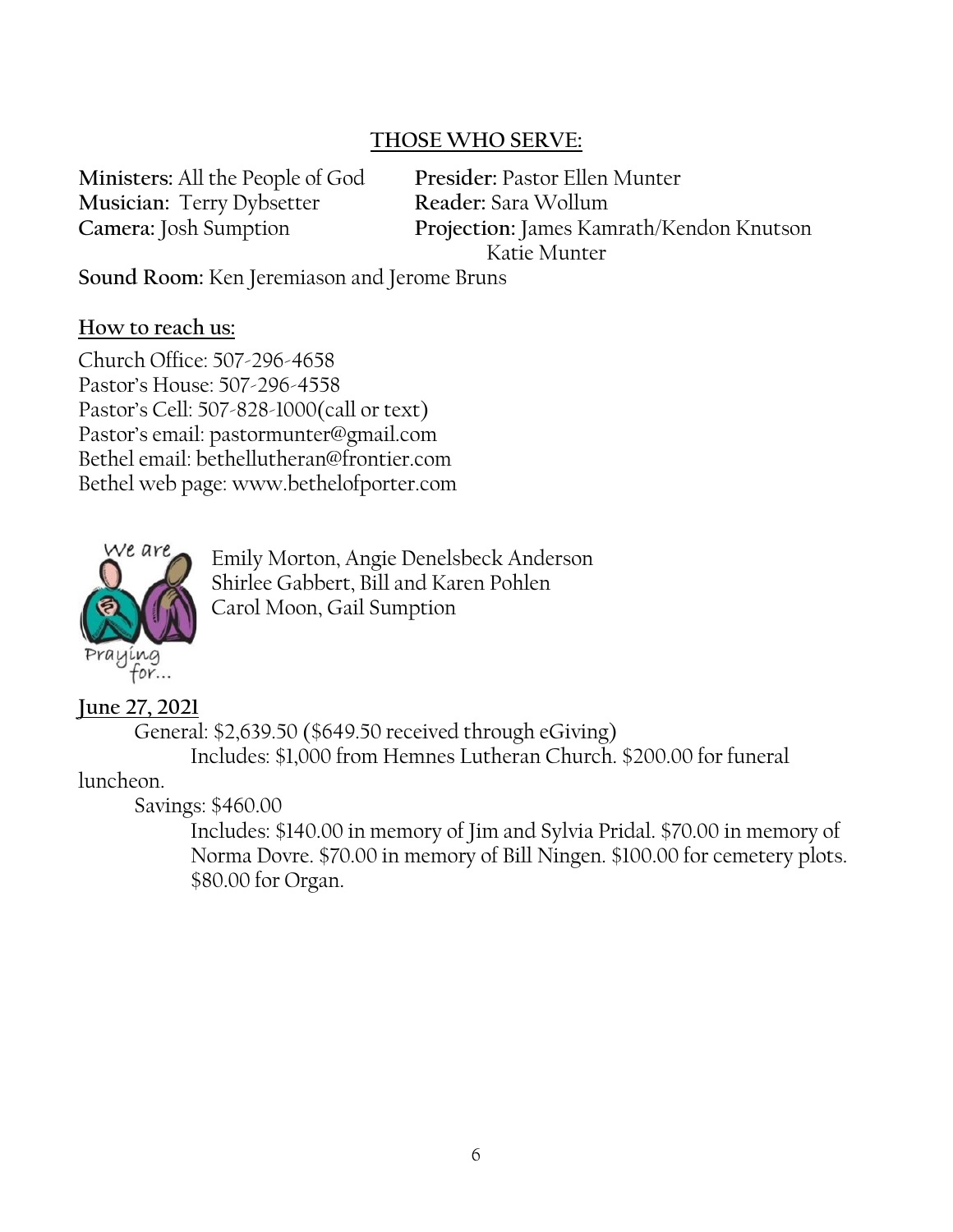|                                               |                            | Year: | 2021      |  |                                                              |
|-----------------------------------------------|----------------------------|-------|-----------|--|--------------------------------------------------------------|
|                                               | Total Budgeted Expenses: S |       |           |  | 125,474.84  *Includes all Bethel and Parish related expenses |
| Monthly revenue required to meet budget:   \$ |                            |       | 10.456.24 |  |                                                              |

Year to Date Actual Revenue and Budgeted Expenses Comparison-

This report is based on budgeted expenses divided evenly for each month of the calendar year. Actual expenses per month vary g This analysis is to be used as a guideline, and not a full representation of the full financial health of Bethel Lutheran Church.

This report now includes revenues received from Hemne Luterhan Church as they are applied to all expenses related to the Bethel Joint Parish.

|          | Total       | Year to     | Year to<br>Date | Year to Date<br>Difference:<br>shortfalls shown | Cash         | Cash     |                   |
|----------|-------------|-------------|-----------------|-------------------------------------------------|--------------|----------|-------------------|
|          | Revenue for | Date        | Budgeted        | as negative                                     | Reserves     | Reserves |                   |
|          | Month       | Revenue     | Expense         | numbers                                         | Expended     | Repaid   | Reserves Repaid I |
| January  | \$7,250.77  | \$7,250.77  | \$10,456.24     | $-$ \$3,205.47                                  |              |          |                   |
| February | \$8,238.97  | \$15,489.74 | \$20,912.47     | $-$5,422.73$                                    | $-$2,000.00$ |          |                   |
| March    | \$32,501.42 | \$32,501.42 | \$31,368.71     | \$1,132.71                                      |              |          |                   |
| April    | \$8,264.64  | \$40,766.06 | \$41,824.95     | $-$1,058.89$                                    |              |          |                   |
| May      | \$11,343.73 | \$52,109.79 | \$52,281.18     | $-$171.39$                                      |              |          |                   |
| June     | \$5,763.00  | \$57,872.79 | \$62,737.42     | $-$4,864.63$                                    |              |          |                   |

#### **Acknowledgements**

From Sundays and Seasons © 2019 and © 2020 Augsburg Fortress. All rights reserved."O Beautiful for Spacious Skies" Text & Tune in the public domain.

Hymns reprinted using OneLicense #A-718771

Permission has been granted for churches to use liturgical and musical material without licensing during this time of pandemic.